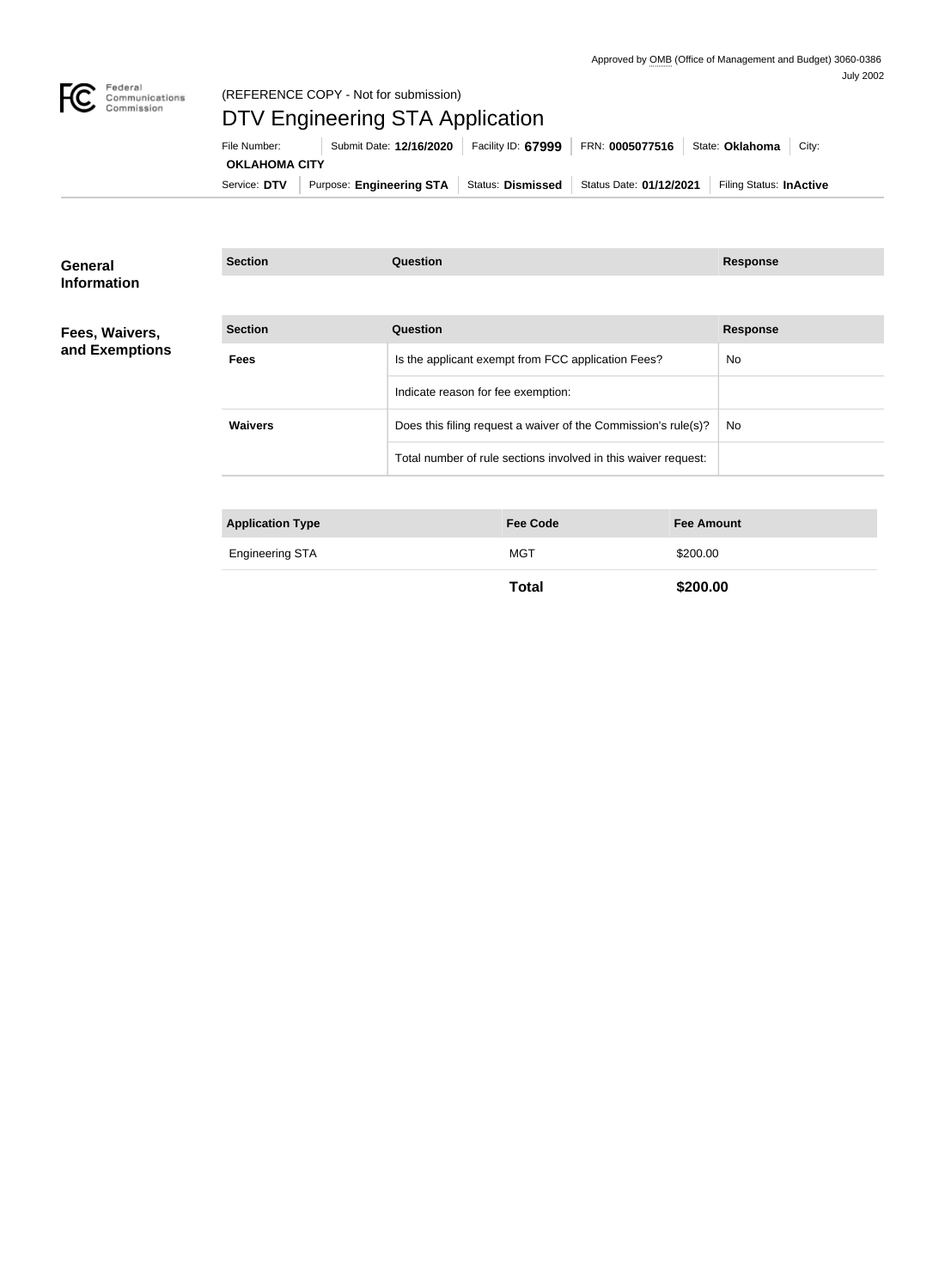### **Applicant Name, Type, and Contact Information**

| Applicant                                                                                                                                                                     | <b>Address</b>                                                                               | <b>Phone</b>          | Email                       | <b>Applicant</b><br><b>Type</b> |
|-------------------------------------------------------------------------------------------------------------------------------------------------------------------------------|----------------------------------------------------------------------------------------------|-----------------------|-----------------------------|---------------------------------|
| Trilogy Genesis, Inc, d/b/a Trinity Broadcasting<br>of Oklahoma City, Inc.<br>Applicant<br>Doing Business As: Trilogy Genesis, Inc, d/b/a<br>Trinity Broadcasting of Oklahoma | 13600<br>Heritage<br>Parkway<br>Suite 200<br>Fort Worth, TX<br>76177<br><b>United States</b> | $+1(855)$<br>826-2255 | cmmay@maylawoffices.<br>com | Other                           |

#### **Authorization Holder Name**

 $\Box$  Check box if the Authorization Holder name is being updated because of the sale (or transfer of control) of the Authorization(s) to another party and for which proper Commission approval has not been received or proper notification provided.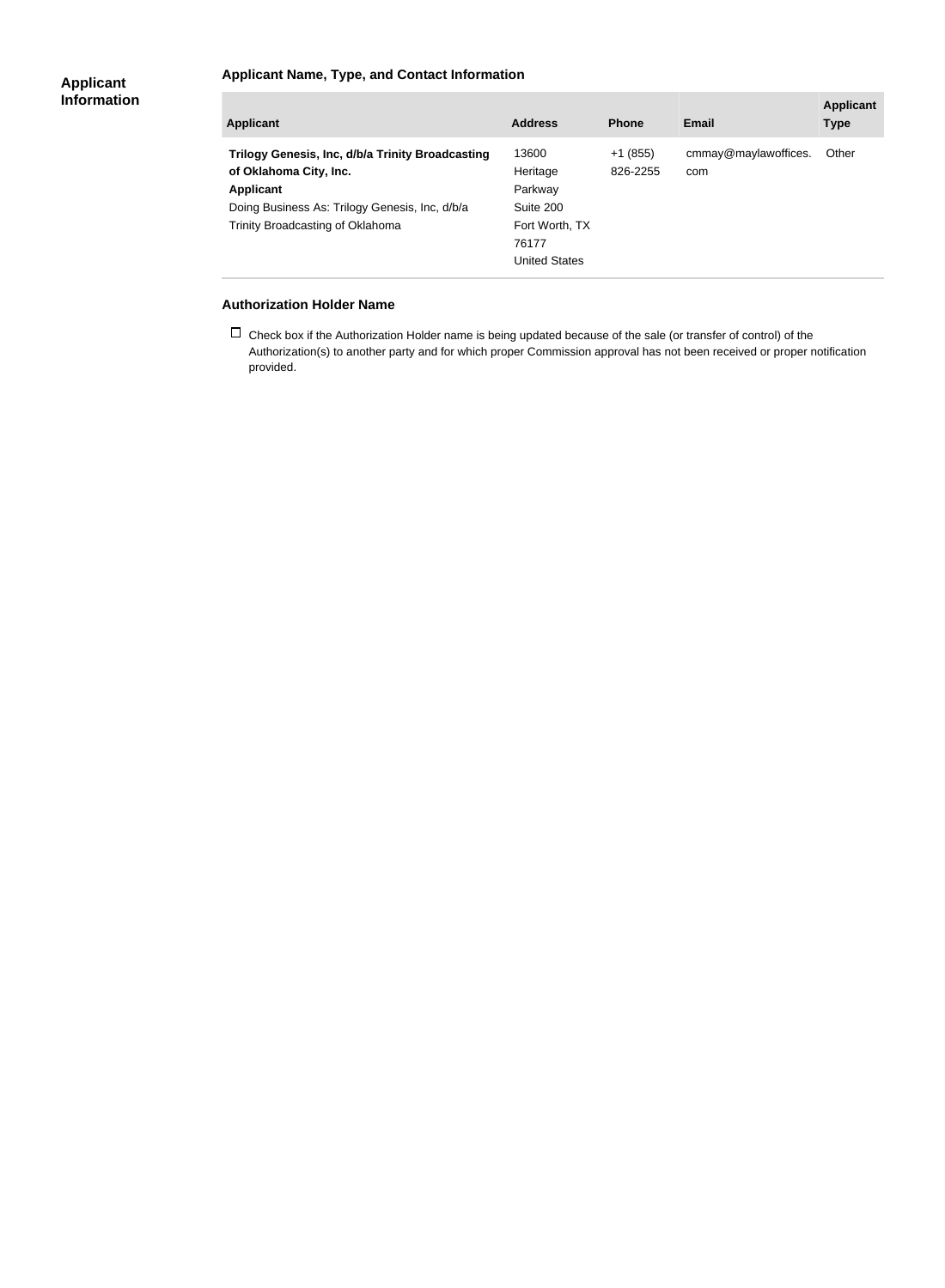| <b>Contact</b><br><b>Representatives</b><br>(2) | <b>Contact Name</b>                                               | <b>Address</b>                                                               | <b>Phone</b>          | <b>Email</b>                       | <b>Contact Type</b>         |
|-------------------------------------------------|-------------------------------------------------------------------|------------------------------------------------------------------------------|-----------------------|------------------------------------|-----------------------------|
|                                                 | Kevin T. Fisher T. Fisher<br>Smith & Fisher                       | 4791 Wintergreen<br>Court<br>Woodbridge, VA<br>22192<br><b>United States</b> | +1 (703) 505-<br>1751 | Kevin@smithandfisher.com           | Technical<br>Representative |
|                                                 | Esq. Coby M May M May<br>, Esq. .<br>COLBY M. MAY, ESQ., P.<br>C. | P. O. Box 15473<br><b>WASHINGTON, DC</b><br>20003<br><b>United States</b>    | +1 (202) 544-<br>5171 | CMMAY@MAYLAWOFFICES.<br><b>COM</b> | Legal<br>Representative     |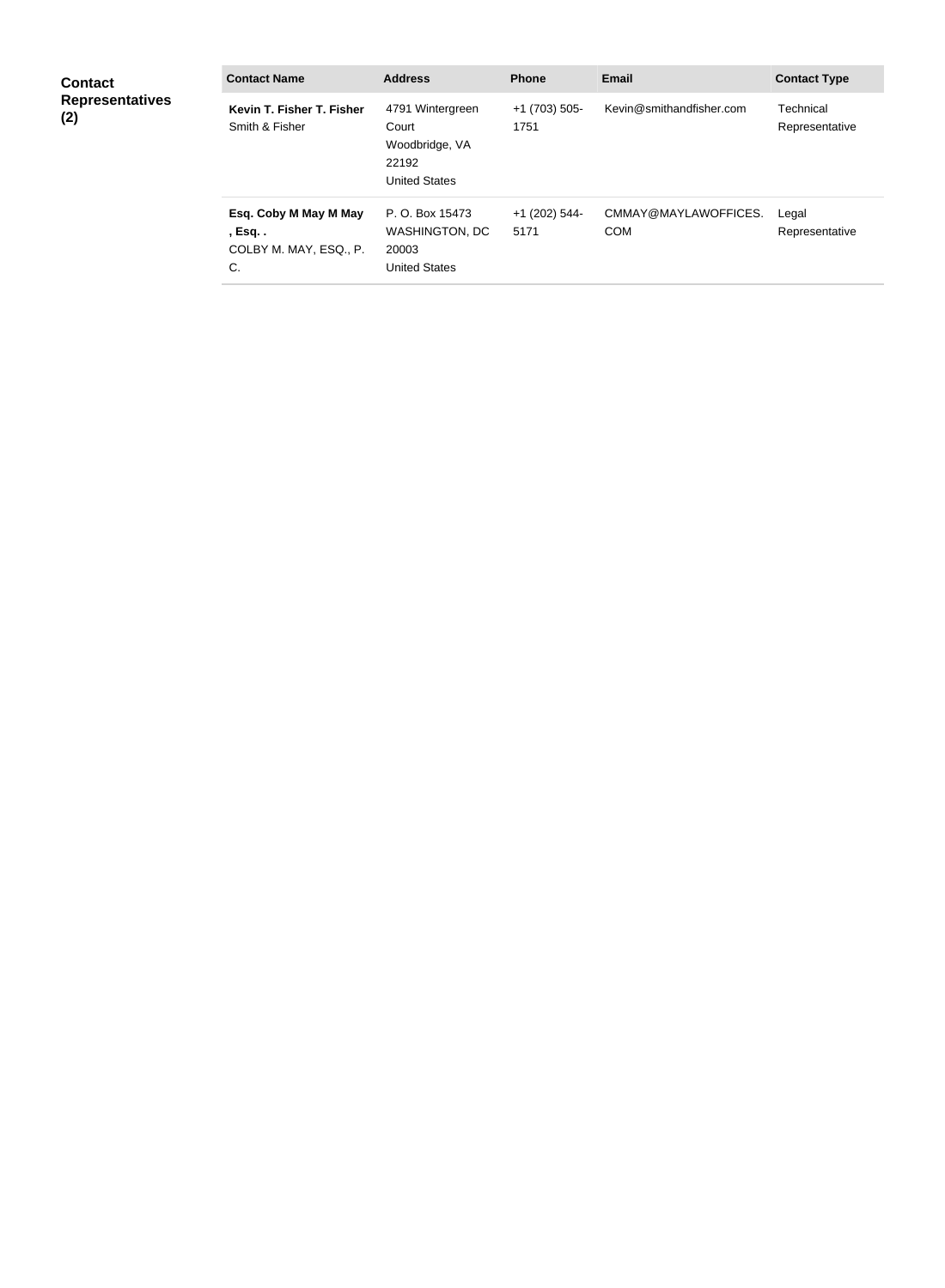| <b>Channel and</b><br><b>Facility</b><br><b>Information</b> | <b>Section</b>               | Question               | <b>Response</b>      |
|-------------------------------------------------------------|------------------------------|------------------------|----------------------|
|                                                             | <b>Proposed Community of</b> | <b>Facility ID</b>     | 67999                |
|                                                             | <b>License</b>               | <b>State</b>           | Oklahoma             |
|                                                             |                              | City                   | OKLAHOMA CITY        |
|                                                             |                              | DTV Channel            |                      |
|                                                             |                              | Designated Market Area | <b>OKLAHOMA CITY</b> |
|                                                             | <b>Facility Type</b>         | <b>Facility Type</b>   | Commercial           |
|                                                             |                              | <b>Station Type</b>    | Main                 |
|                                                             | Zone                         | Zone                   | $\overline{2}$       |

# **Primary station proposed to be rebroadcast:**

**Facility Id Call Sign City State**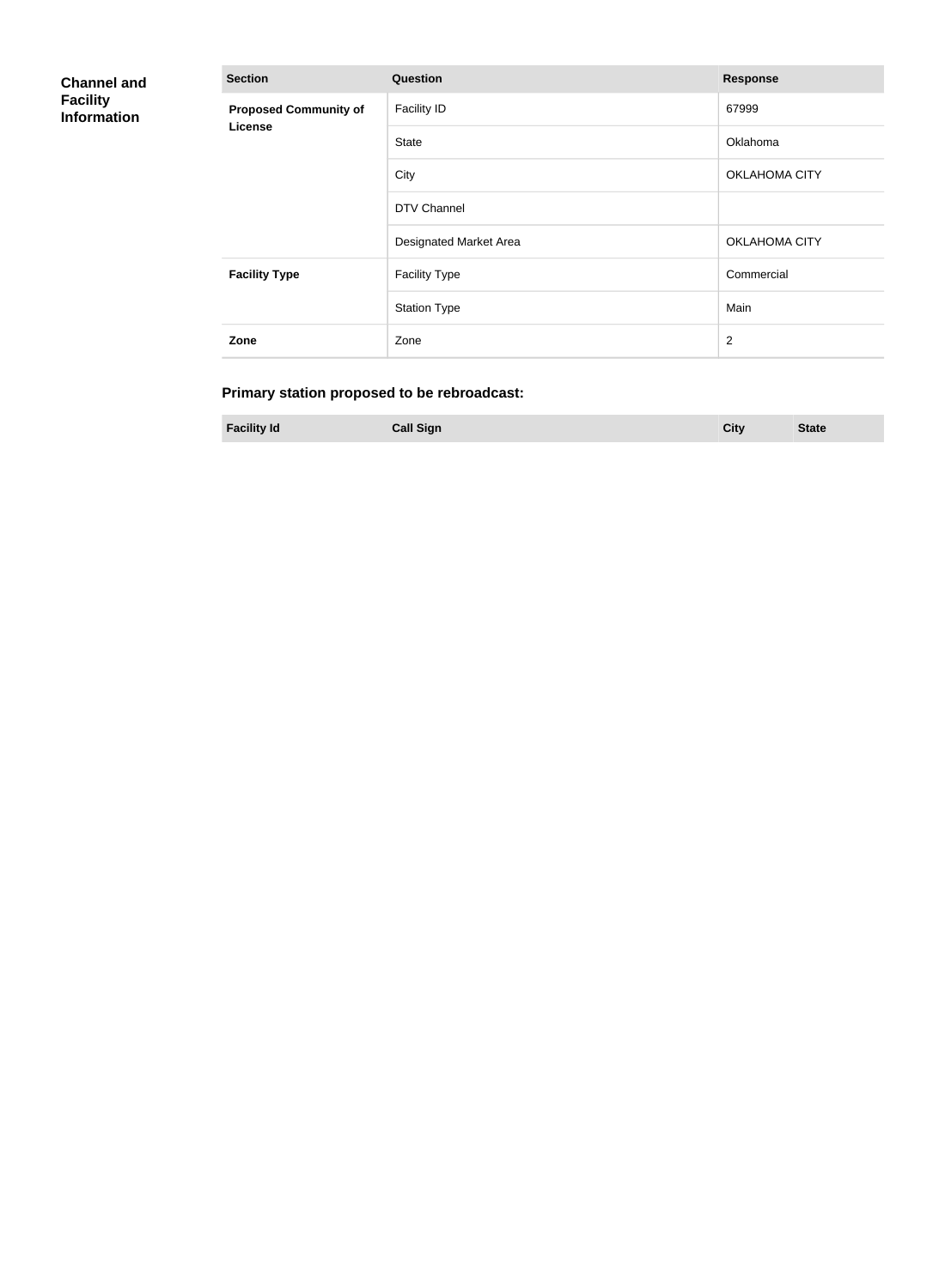| <b>Antenna Location</b> | <b>Section</b>                                  | <b>Question</b>                                                    | <b>Response</b>                                                            |
|-------------------------|-------------------------------------------------|--------------------------------------------------------------------|----------------------------------------------------------------------------|
| <b>Data</b>             | <b>Antenna Structure</b><br><b>Registration</b> | Do you have an FCC Antenna Structure Registration (ASR)<br>Number? | Yes                                                                        |
|                         |                                                 | <b>ASR Number</b>                                                  | 1011510                                                                    |
|                         | <b>Coordinates (NAD83)</b>                      | Latitude                                                           | 35° 22' 10.1" N+                                                           |
|                         |                                                 | Longitude                                                          | 097° 27' 39.9" W-                                                          |
|                         |                                                 | Structure Type                                                     | <b>GTOWER-Guyed Structure</b><br><b>Used for Communication</b><br>Purposes |
|                         |                                                 | <b>Overall Structure Height</b>                                    | 194.5 meters                                                               |
|                         |                                                 | <b>Support Structure Height</b>                                    | 182.9 meters                                                               |
|                         |                                                 | <b>Ground Elevation (AMSL)</b>                                     | 400.8 meters                                                               |
|                         | <b>Antenna Data</b>                             | Height of Radiation Center Above Ground Level                      | 180 meters                                                                 |
|                         |                                                 | Height of Radiation Center Above Average Terrain                   | 211.7 meters                                                               |
|                         |                                                 | Height of Radiation Center Above Mean Sea Level                    | 580.8 meters                                                               |
|                         |                                                 | <b>Effective Radiated Power</b>                                    | 15.0 kW                                                                    |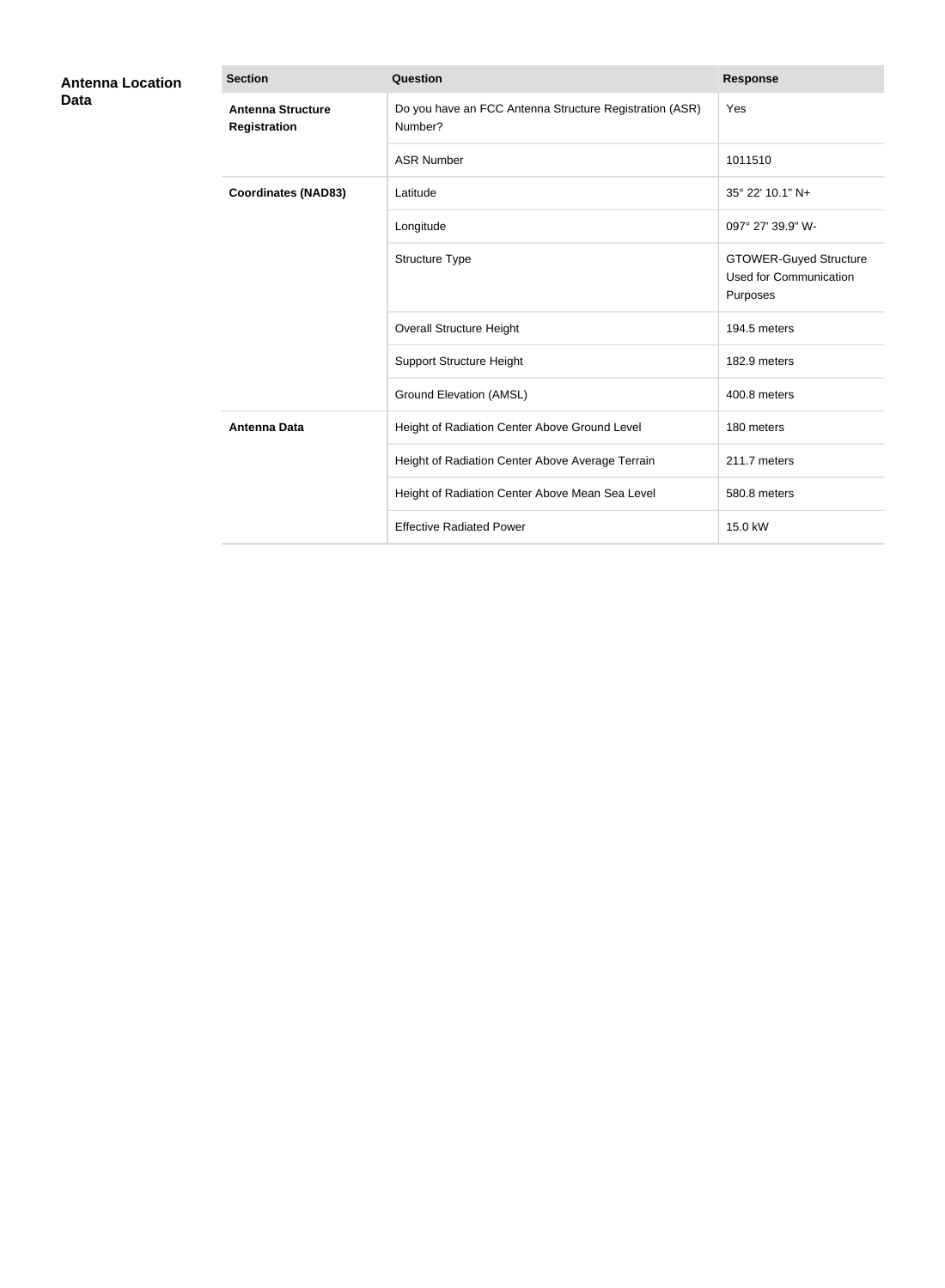| Antenna               | <b>Section</b>                                  | <b>Question</b>                                                                                                                                     | <b>Response</b>           |
|-----------------------|-------------------------------------------------|-----------------------------------------------------------------------------------------------------------------------------------------------------|---------------------------|
| <b>Technical Data</b> | <b>Antenna Type</b>                             | Antenna Type                                                                                                                                        | <b>Directional Custom</b> |
|                       |                                                 | Do you have an Antenna ID?                                                                                                                          | Yes                       |
|                       |                                                 | Antenna ID                                                                                                                                          | 1004808                   |
|                       | <b>Antenna Manufacturer and</b>                 | Manufacturer:                                                                                                                                       | <b>DIE</b>                |
|                       | <b>Model</b>                                    | Model                                                                                                                                               | DLP12-B-VP                |
|                       |                                                 | Rotation                                                                                                                                            | 0 degrees                 |
|                       |                                                 | <b>Electrical Beam Tilt</b>                                                                                                                         | 1.0                       |
|                       |                                                 | <b>Mechanical Beam Tilt</b>                                                                                                                         | Not Applicable            |
|                       |                                                 | toward azimuth                                                                                                                                      |                           |
|                       |                                                 | Polarization                                                                                                                                        | Elliptical                |
|                       | <b>DTV and DTS: Elevation</b><br><b>Pattern</b> | Does the proposed antenna propose elevation radiation<br>patterns that vary with azimuth for reasons other than the<br>use of mechanical beam tilt? | No                        |
|                       |                                                 | Uploaded file for elevation antenna (or radiation) pattern<br>data                                                                                  |                           |

## **Directional Antenna Relative Field Values (Pre-rotated Pattern)**

| <b>Degree</b> | Value | <b>Degree</b> | Value | <b>Degree</b> | Value | <b>Degree</b> | Value |
|---------------|-------|---------------|-------|---------------|-------|---------------|-------|
| $\pmb{0}$     | 0.955 | 90            | .569  | 180           | .613  | 270           | .817  |
| 10            | .92   | 100           | .571  | 190           | .592  | 280           | .869  |
| 20            | .876  | 110           | .586  | 200           | .579  | 290           | .914  |
| 30            | .826  | 120           | .607  | 210           | .570  | 300           | .951  |
| 40            | .771  | 130           | .627  | 220           | .579  | 310           | .975  |
| 50            | .714  | 140           | .640  | 230           | .610  | 320           | .993  |
| 60            | .661  | 150           | .645  | 240           | .65   | 330           | 1.0   |
| 70            | .615  | 160           | .641  | 250           | .699  | 340           | .996  |
| 80            | .583  | 170           | .631  | 260           | .759  | 350           | .981  |

#### **Additional Azimuths**

**Degree V<sup>A</sup>**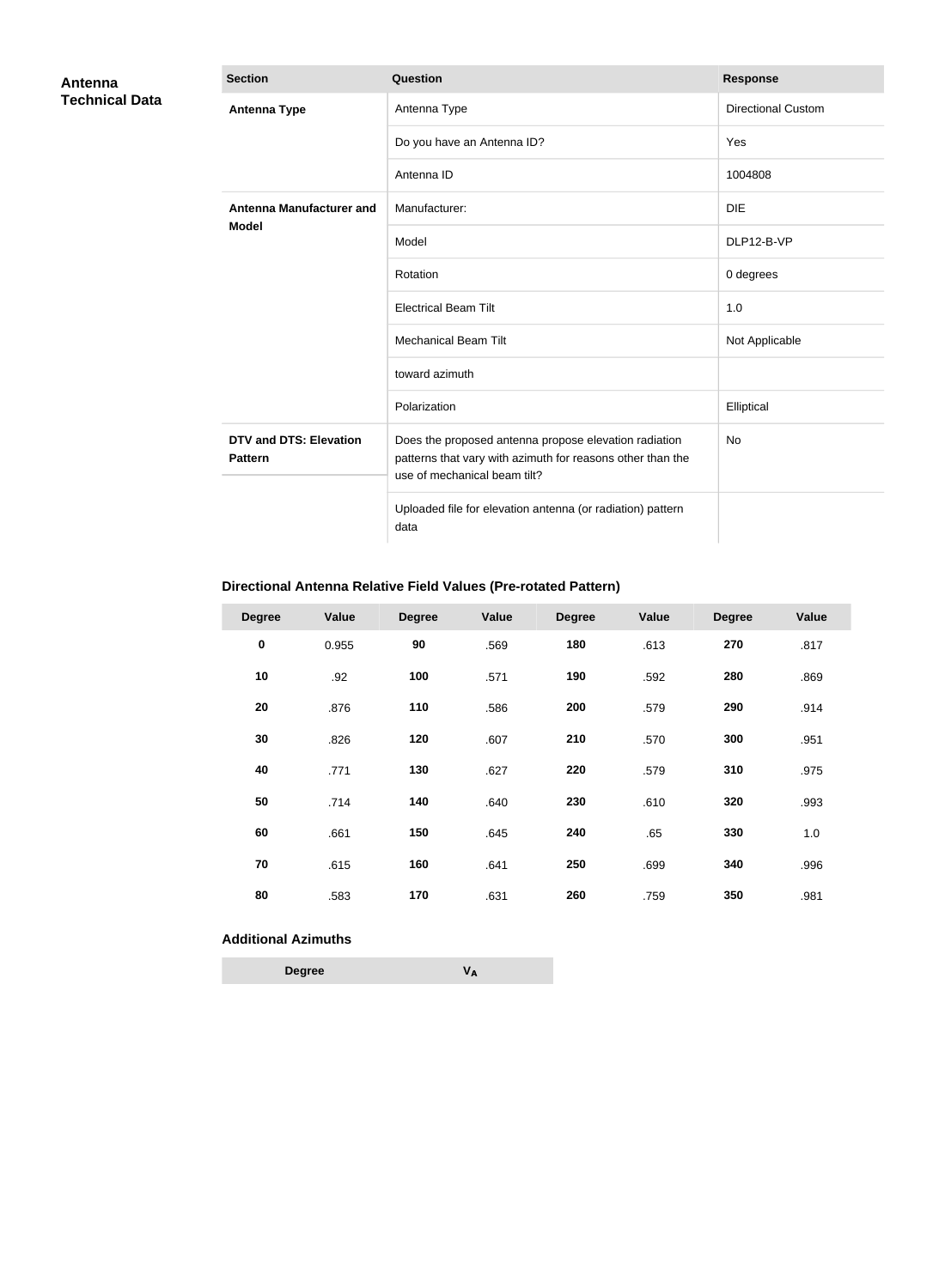| <b>General Certification</b><br>The Applicant waives any claim to the use of any particular<br><b>Statements</b><br>frequency or of the electromagnetic spectrum as against the<br>regulatory power of the United States because of the<br>previous use of the same, whether by authorization or<br>otherwise, and requests an Authorization in accordance with<br>this application (See Section 304 of the Communications Act<br>of 1934, as amended.).<br>The Applicant certifies that neither the Applicant nor any<br>other party to the application is subject to a denial of Federal<br>benefits pursuant to §5301 of the Anti-Drug Abuse Act of<br>1988, 21 U.S.C. §862, because of a conviction for<br>possession or distribution of a controlled substance. This<br>certification does not apply to applications filed in services<br>exempted under §1.2002(c) of the rules, 47 CFR. See §1.<br>2002(b) of the rules, 47 CFR §1.2002(b), for the definition of<br>"party to the application" as used in this certification §1.2002<br>(c). The Applicant certifies that all statements made in this<br>application and in the exhibits, attachments, or documents<br>incorporated by reference are material, are part of this<br>application, and are true, complete, correct, and made in<br>good faith.<br><b>Authorized Party to Sign</b><br><b>FAILURE TO SIGN THIS APPLICATION MAY RESULT IN</b><br>DISMISSAL OF THE APPLICATION AND FORFEITURE<br>OF ANY FEES PAID<br>Upon grant of this application, the Authorization Holder may<br>be subject to certain construction or coverage requirements.<br>Failure to meet the construction or coverage requirements<br>will result in automatic cancellation of the Authorization.<br>Consult appropriate FCC regulations to determine the<br>construction or coverage requirements that apply to the type<br>of Authorization requested in this application.<br>WILLFUL FALSE STATEMENTS MADE ON THIS FORM<br>OR ANY ATTACHMENTS ARE PUNISHABLE BY FINE AND<br>/OR IMPRISONMENT (U.S. Code, Title 18, §1001) AND/OR<br>REVOCATION OF ANY STATION AUTHORIZATION (U.S.<br>Code, Title 47, §312(a)(1)), AND/OR FORFEITURE (U.S.<br>Code, Title 47, §503).<br>I certify that this application includes all required and<br>Yes<br>relevant attachments.<br>B Casoria, ESQ<br>I declare, under penalty of perjury, that I am an authorized<br>representative of the above-named applicant for the<br><b>Assistant Secretary</b> | <b>Certification</b> | <b>Section</b> | <b>Question</b>                   | <b>Response</b> |
|-----------------------------------------------------------------------------------------------------------------------------------------------------------------------------------------------------------------------------------------------------------------------------------------------------------------------------------------------------------------------------------------------------------------------------------------------------------------------------------------------------------------------------------------------------------------------------------------------------------------------------------------------------------------------------------------------------------------------------------------------------------------------------------------------------------------------------------------------------------------------------------------------------------------------------------------------------------------------------------------------------------------------------------------------------------------------------------------------------------------------------------------------------------------------------------------------------------------------------------------------------------------------------------------------------------------------------------------------------------------------------------------------------------------------------------------------------------------------------------------------------------------------------------------------------------------------------------------------------------------------------------------------------------------------------------------------------------------------------------------------------------------------------------------------------------------------------------------------------------------------------------------------------------------------------------------------------------------------------------------------------------------------------------------------------------------------------------------------------------------------------------------------------------------------------------------------------------------------------------------------------------------------------------------------------------------------------------------------------------------------------------------------------------------------------------------------------------------------------------------|----------------------|----------------|-----------------------------------|-----------------|
|                                                                                                                                                                                                                                                                                                                                                                                                                                                                                                                                                                                                                                                                                                                                                                                                                                                                                                                                                                                                                                                                                                                                                                                                                                                                                                                                                                                                                                                                                                                                                                                                                                                                                                                                                                                                                                                                                                                                                                                                                                                                                                                                                                                                                                                                                                                                                                                                                                                                                         |                      |                |                                   |                 |
|                                                                                                                                                                                                                                                                                                                                                                                                                                                                                                                                                                                                                                                                                                                                                                                                                                                                                                                                                                                                                                                                                                                                                                                                                                                                                                                                                                                                                                                                                                                                                                                                                                                                                                                                                                                                                                                                                                                                                                                                                                                                                                                                                                                                                                                                                                                                                                                                                                                                                         |                      |                |                                   |                 |
|                                                                                                                                                                                                                                                                                                                                                                                                                                                                                                                                                                                                                                                                                                                                                                                                                                                                                                                                                                                                                                                                                                                                                                                                                                                                                                                                                                                                                                                                                                                                                                                                                                                                                                                                                                                                                                                                                                                                                                                                                                                                                                                                                                                                                                                                                                                                                                                                                                                                                         |                      |                |                                   |                 |
|                                                                                                                                                                                                                                                                                                                                                                                                                                                                                                                                                                                                                                                                                                                                                                                                                                                                                                                                                                                                                                                                                                                                                                                                                                                                                                                                                                                                                                                                                                                                                                                                                                                                                                                                                                                                                                                                                                                                                                                                                                                                                                                                                                                                                                                                                                                                                                                                                                                                                         |                      |                |                                   |                 |
| 12/16/2020                                                                                                                                                                                                                                                                                                                                                                                                                                                                                                                                                                                                                                                                                                                                                                                                                                                                                                                                                                                                                                                                                                                                                                                                                                                                                                                                                                                                                                                                                                                                                                                                                                                                                                                                                                                                                                                                                                                                                                                                                                                                                                                                                                                                                                                                                                                                                                                                                                                                              |                      |                | Authorization(s) specified above. |                 |